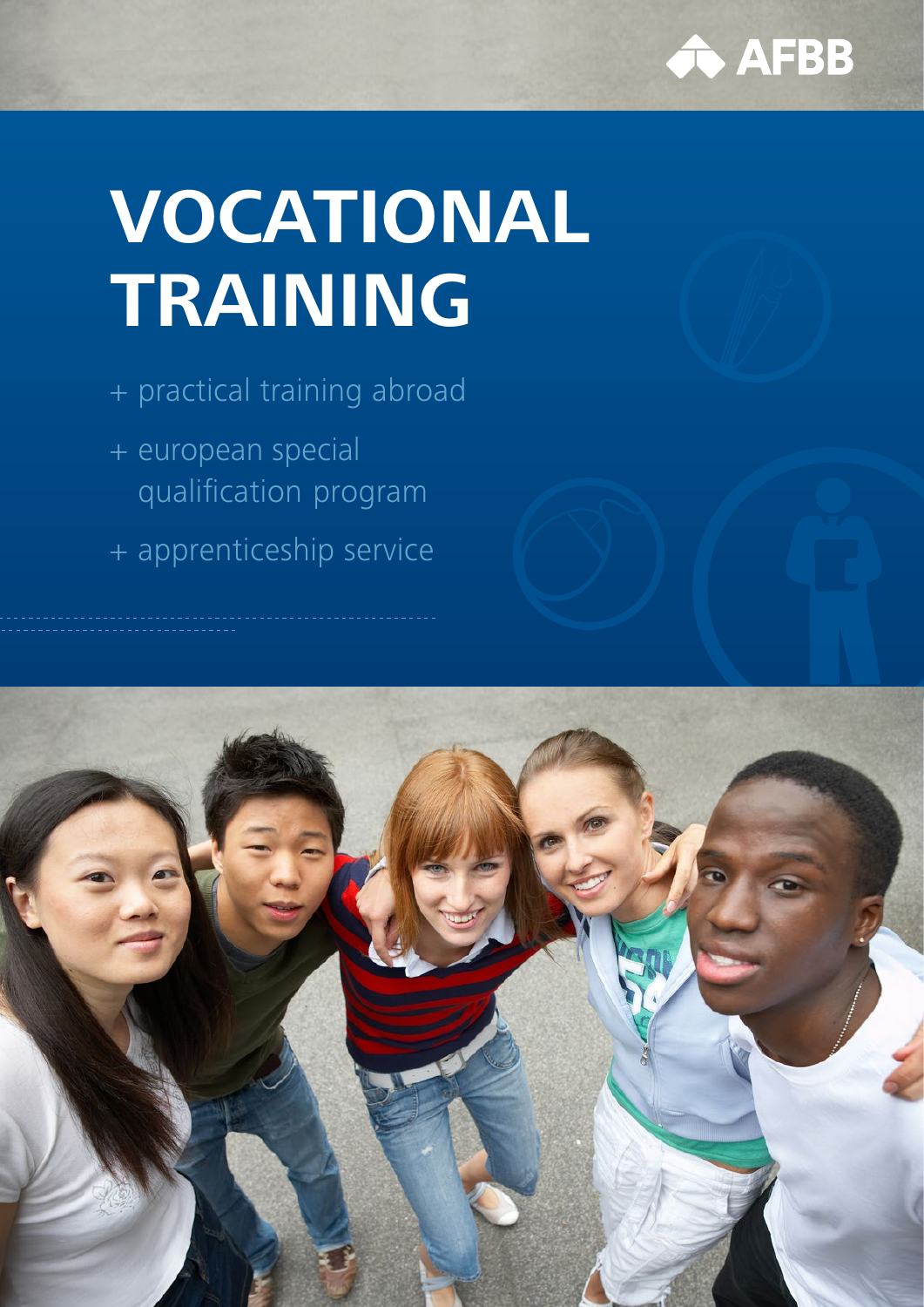The Academy for vocational training Ltd. (non profit) (AFBB) is your specialist for occupational training. It was founded in the year 1995 and has become popular for its steady dynamic engagement since then. Today it offers a broad range of training options that always consider market orientation and has become well-known for its quality and practical relevance.

The apprenticeship service department supports the students on their search for an appropriate company to realize the practical part of their training. With its special qualification program our vocational training finds orientation in the professional requirements of the European market. It is accompanied by a special practical training abroad that has caught the attention of companies that act in the German and European market. Within only a few years you attain professional and business competences that will make it much easier for you to succeed in professional life.



Dresden | Historic old town with the "Frauenkirche" Art Academy Dresden and the river Elbe

Apart from a successful access in your job, our close cooperation with the Academy for Business and Management Ltd. and the Private Fachhochschule Dresden – University of applied sciences offers many possibilities of continuous professional development. We are happy to say that our further education program and the studying offers are an essential benefit to the topic lifelong learning.

Günter Kahle CEO Academy for vocational training Ltd. (non profit)

 $\circledcirc$ 

- ▶ Office management assistant
- Industrial management assistant
- $\blacktriangleright$  Sales assistants
- Management assistants in real estate
- Management assistants in wholesale & foreign trade
- ▶ Qualified IT specialist
- Media designers
- ▶ Training for Trainers

## **About us Locations in Dresden**





#### **Further Locations in Germany**

## **Training offerings**

Our training follows a dual education system, i.e. at the school and at the partner companies.

Our school's partnership with companies, prior to and during schooling, is taking a more significant position in our work, in order to prepare students for the demands and requirements of the business world.

**AFBB** 



#### **DRESDEN**

is said to be a cosmopolitan town with famous sights and a vibrant cultural scene. Because of its continuous economical growth and a multitude of scientific institutions the Saxon capital has developed to one of the top ten business locations in Germany. Thanks to the numerous companies in the field of microchip technology Dresden is called the European Silicon Valley.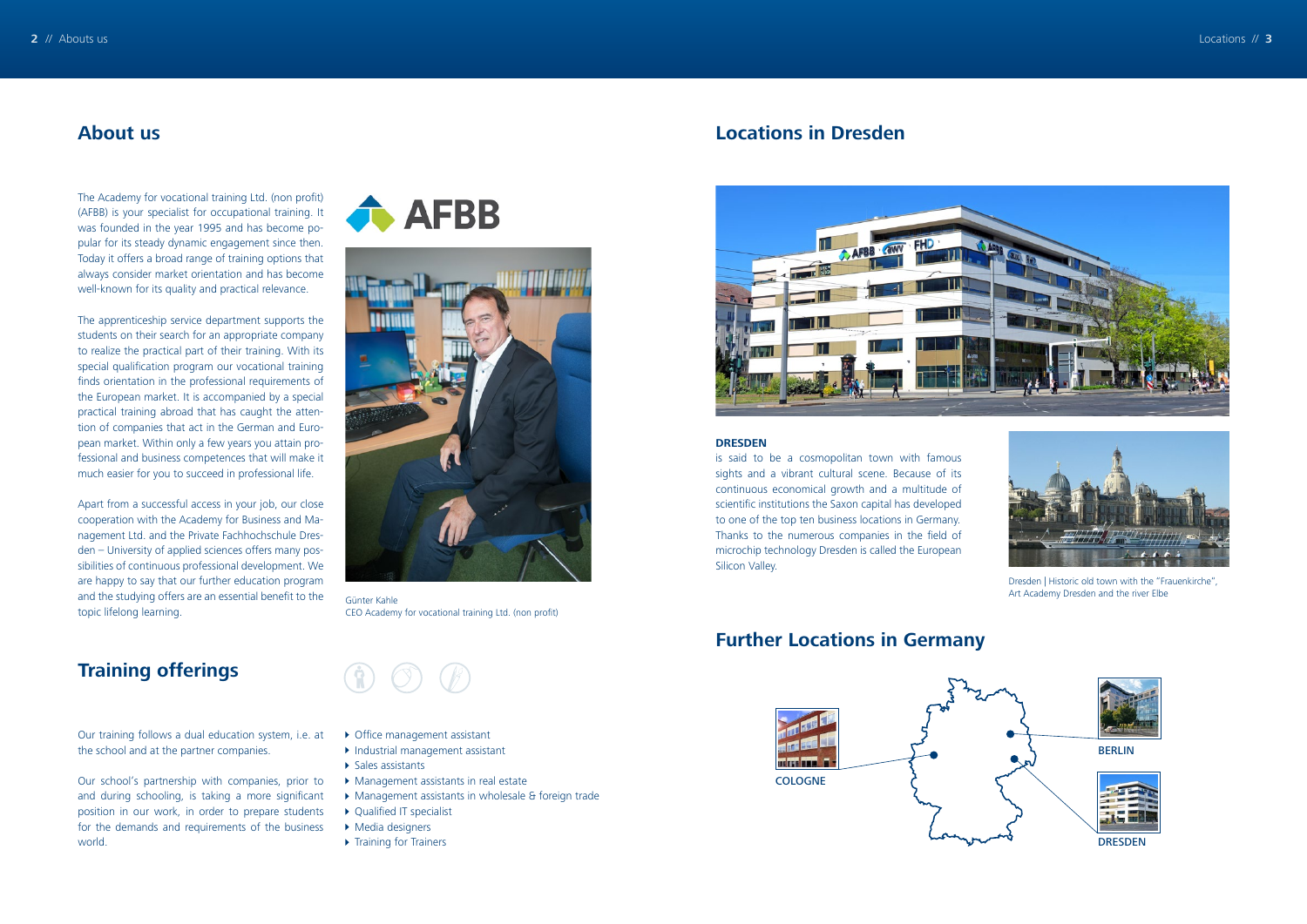## **Office management assistant**

Office administrators with European special qualifications work in institutions, administrations and companies of the most different branches. Their tasks are versatile – starting from commercial and administrative works, organizational responsibilities and accounting up to wage and salary administration, general correspondence, issuing invoices, observing receipts of payments and reviewing questions about taxes and insurances.

- ▶ marketing (customer care, public relations)
- ▶ accounting (statistics, salary, etc)
- $\triangleright$  in-house organisation and administration (data and text manipulation, correspondence, sales and stock numbers)
- $\triangleright$  checking and verifying order processing (invoices, incoming payments)

They work in offices, accounting departments, finance and human resources departments as well as warehousing, distribution, purchasing departments and consignment.

#### **Training contents**

 $\mathbf{G}$ 

## **Industrial management assistant**

European industrial business management assistants are not just able to support the internal procedures of a company with their work but also to contribute to proceedings within the European cooperation in the field of economy. A placement abroad for several weeks expands the student's activity in Europe. They can work in industrial enterprises in various departments like accounting and materials management, in the field of production management, industrial marketing, and personnel management.

#### **Training contents**

- ▶ Ordering raw and auxiliary material
- ▶ Calculating offer prices
- Determining personnel requirements
- Compiling calculation of salaries
- ▶ Ensuring sales market
- ▶ Customer care

 $\mathcal{F}(\mathbf{f})$ 



## **Management assistants in real estate**

European management assistants in real estate work on the real estate market, e.g. for estate agents or housing associations. They work inside but also outside the office directly on site. A placement abroad for several weeks expands the student's activity in Europe.

Their tasks are purchasing, renting, selling and financing of real estate as well as building and renovating (planning and assistance) of buildings.



#### **Training contents**

- Special business administration of real estate
- and housing industry
- Office organization, e.g. international
- communication
- ▶ Accounting IAS, cost accounting and results
- accounts as well as management accounting in the housing industry
- Data and word processing e.g. standard software
- and software specially used in this industry
- German Civil Code (BGB), German Commercial Code (HGB)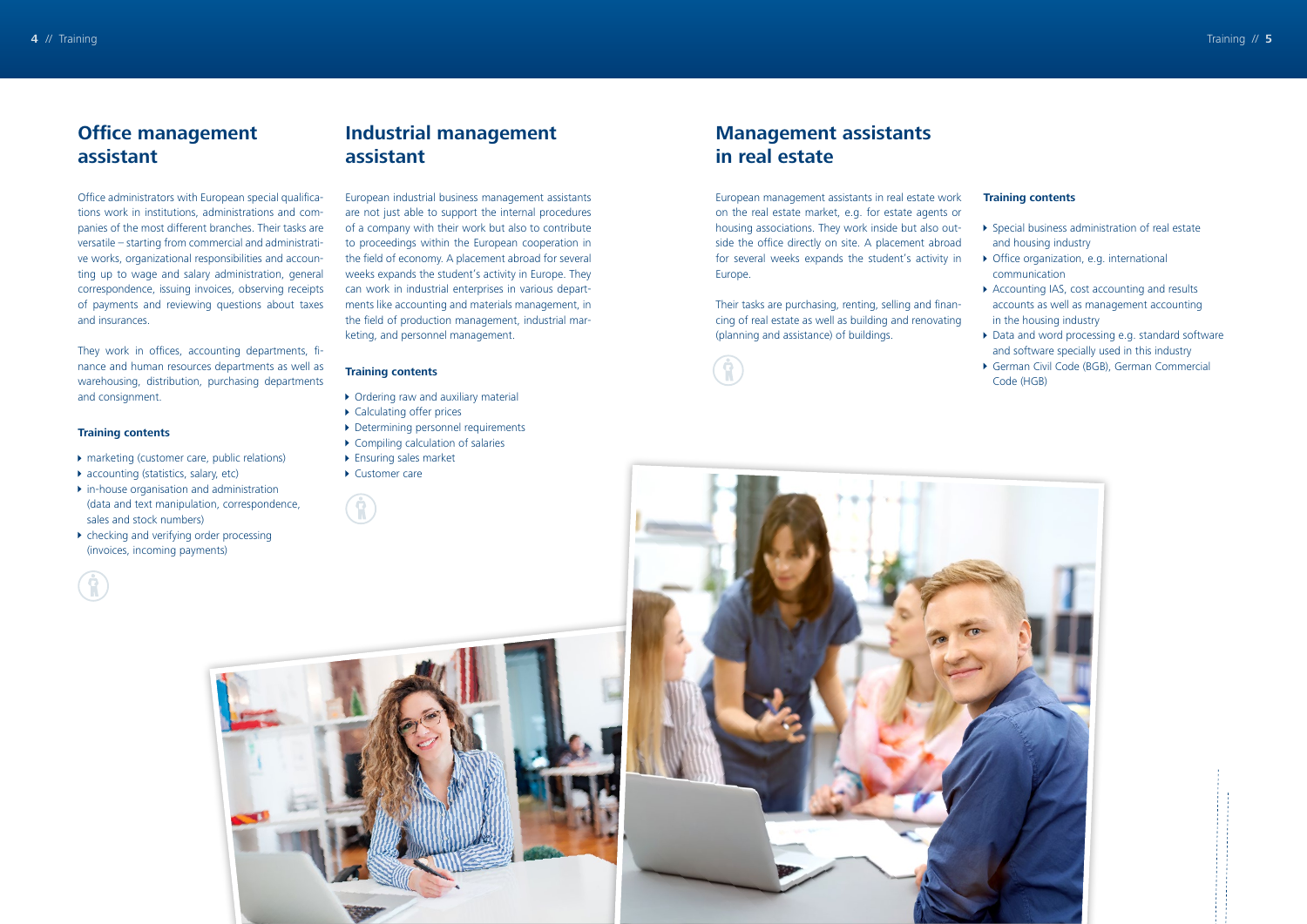### **Qualified IT specialist**

Qualified IT specialists plan, install and set up complex computing processes according to their customers' wishes. They also realize software projects starting from the planning phase up to the release and customer care. Qualified IT specialists ensure courses of instruction and provide technical advice for hard- and software users.

- $\blacktriangleright$  there is the option to choose between two areas of specialization:
- system integration
- application development
- **D** operational business processes
- market research, customer care and sales planning
- ▶ architecture of IT systems
- **P** programming methods
- supplying applications and database systems





They can work in every company that uses or produces hard- and software. Another field of work is the development of complete IT solutions for companies on the European market.

#### **Training contents**

- Corporate environment
- ▶ Office organization, e.g. international communication
- Merchandise management and distributuion of goods
- ▶ Scheduling and purchase
- ▶ Industrial marketing, e.g. marketing, calculation, prices, customer service
- ▶ Work organisation
- ▶ Accounts

 $\mathbf{G}$ 

## **Management assistants in wholesale & foreign trade**

European management assistants in wholesale and foreign trade are able to work in facilities, administrations and companies which work in various industries and having several profiles. They not just support the internal procedures of a company with their work but also contribute to proceedings within the European cooperation in the field of economy. Management assistants in wholesale and foreign trade offer business-related service features, are responsible for purchasing national and international goods and sell them to trade, craft, industry and service sectors.

The training is specialized in the two disciplines wholesale and foreign trade.

#### **Training contents**

#### **Sales assistants**

Sales assistants inform as well as advice customers and sell all kinds of goods. Furthermore, they work in purchasing and warehousing and operate the electronic cash and storage systems. They take on business management tasks in accounting and personnel. Sales assistants take part in the arrangement of the assortment and marketing campaigns. They mostly work in the sales room. In the office, they determine what and how many goods are needed and order them mainly by phone, do booking and maintain stock lists. Other tasks are dealing with complaints and checking conditions of delivery and payment.

#### **Training contents**

- $\blacktriangleright$  Individual enterprise
- Economic cycle and business process
- Customer-focused sales talk
- Procurement and presentation of goods
- Management and organisation
- ▶ Marketing concept
- $\triangleright$  Selling